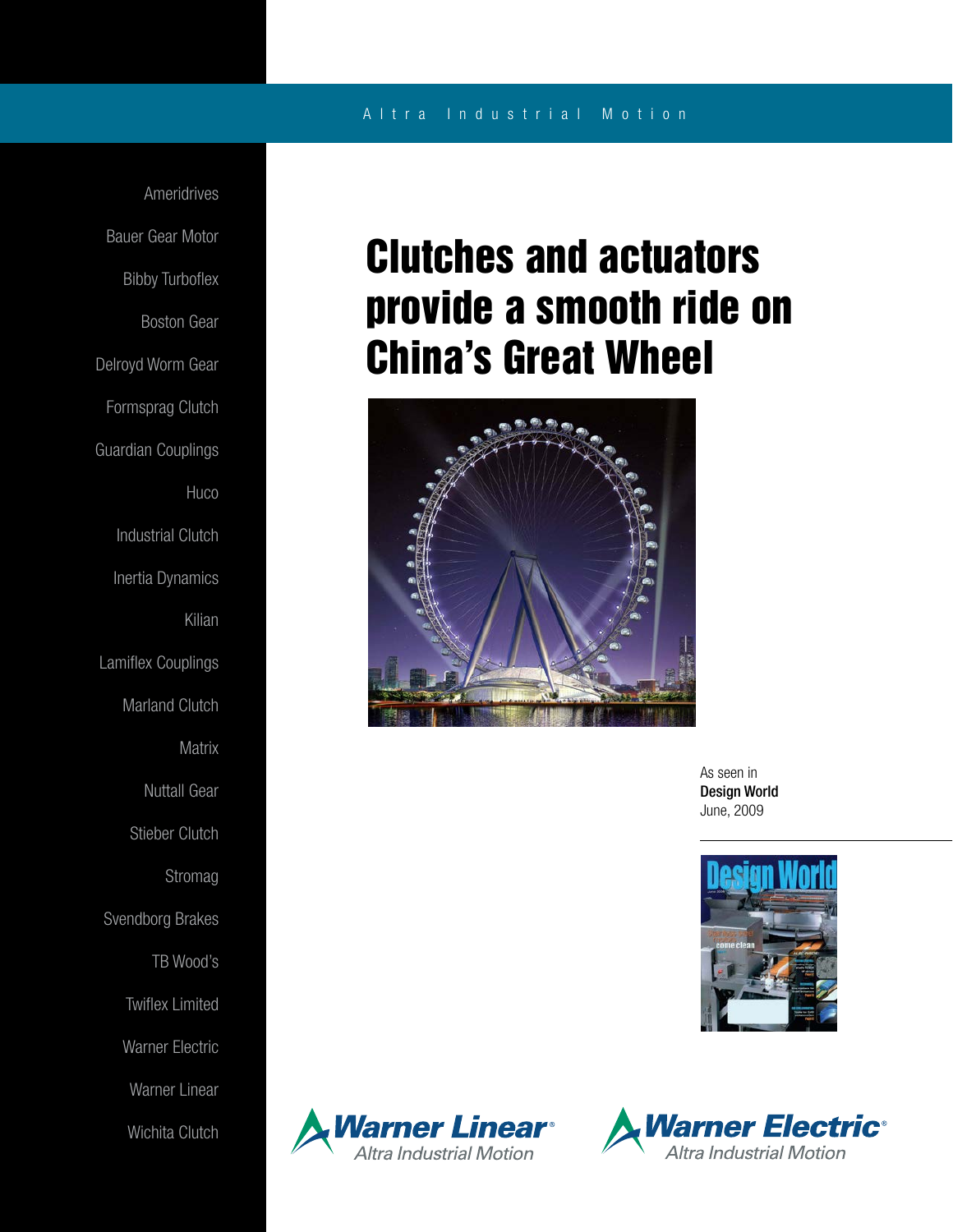## Clutches and actuators provide a smooth ride on China's Great Wheel

In Beijing, China, plans are underway to build the Great Wheel of China, a giant ferris wheel which will hold the record as the world's highest observation wheel, with views reaching the famous Great Wall of China.

 Warner Electric, part of worldwide power transmission group Altra Industrial Motion, has supplied the wheel manufacturer, SIGMA, with linear actuators to open the doors and electromagnetic clutches to control the yaw of each of the 48 observation carriages. Warner Electric's expertise in diverse power transmission applications has proved vital to the operation and comfort of the wheel.

 When the world's tallest ferris wheel is completed in late 2009, it will stand 680 feet high (208m), which is over 130 feet (40m) taller than the current highest wheel in Singapore. The wheel will have 48 air conditioned carriages which will each be able to hold 40 passengers, giving it a total capacity of 1,920 passengers. The wheel will be so high that on clear days passengers will have a view stretching all the way to the Great Wall of China.

 The wheel is predicted to make 750,000 rotations over a period of 50 years so only products that are designed to deliver extended service life were considered, according to the manufacturer.

 Linear actuators for each of the 48 carriages will be used as a secondary lock to prevent the door from opening during rotation. The actuator was designed in accordance to customer specifications which included an adjustable end limit switch, end stroke signalling, specific stud, nut and washer arrangements, a manual release lever and extruded aluminium tube bodies to avoid corrosion and reduce weight.

 Pierre Lootvoet of Warner Electric says: "We are very proud that our products are being used for such an exciting project. The linear actuators we have provided will help to ensure the enjoyment of everyone who rides on the wheel."

 Warner Electric designs and manufactures a full line of maintenance-free linear actuators for applications ranging from light to rugged duty. Each actuator has an ingress protection rating of IP65, meaning they can be subjected to low pressure jets of water from all directions. All products can be 'mixed and matched' to accommodate custom orders quickly and effectively.

 Each cabin of the Great Wheel of China has also been equipped with a Warner Electric electromagnetic tooth clutch to provide stability to the carriages. The clutches will prevent the carriages from swaying in the wind which is necessary to prevent passengers from suffering from motion sickness throughout the 20 minute ride. The clutches keep each carriage axis vertical as the wheel rotates. If the carriages were left to hang freely, they could sway too much for comfort in the strong winds that are present at such a height.



There are 48 underhung cabins on the world's tallest Ferris wheel in Beijing, China. Each cabin is equipped with a Warner Electric linear actuator and electromagnetic tooth clutch.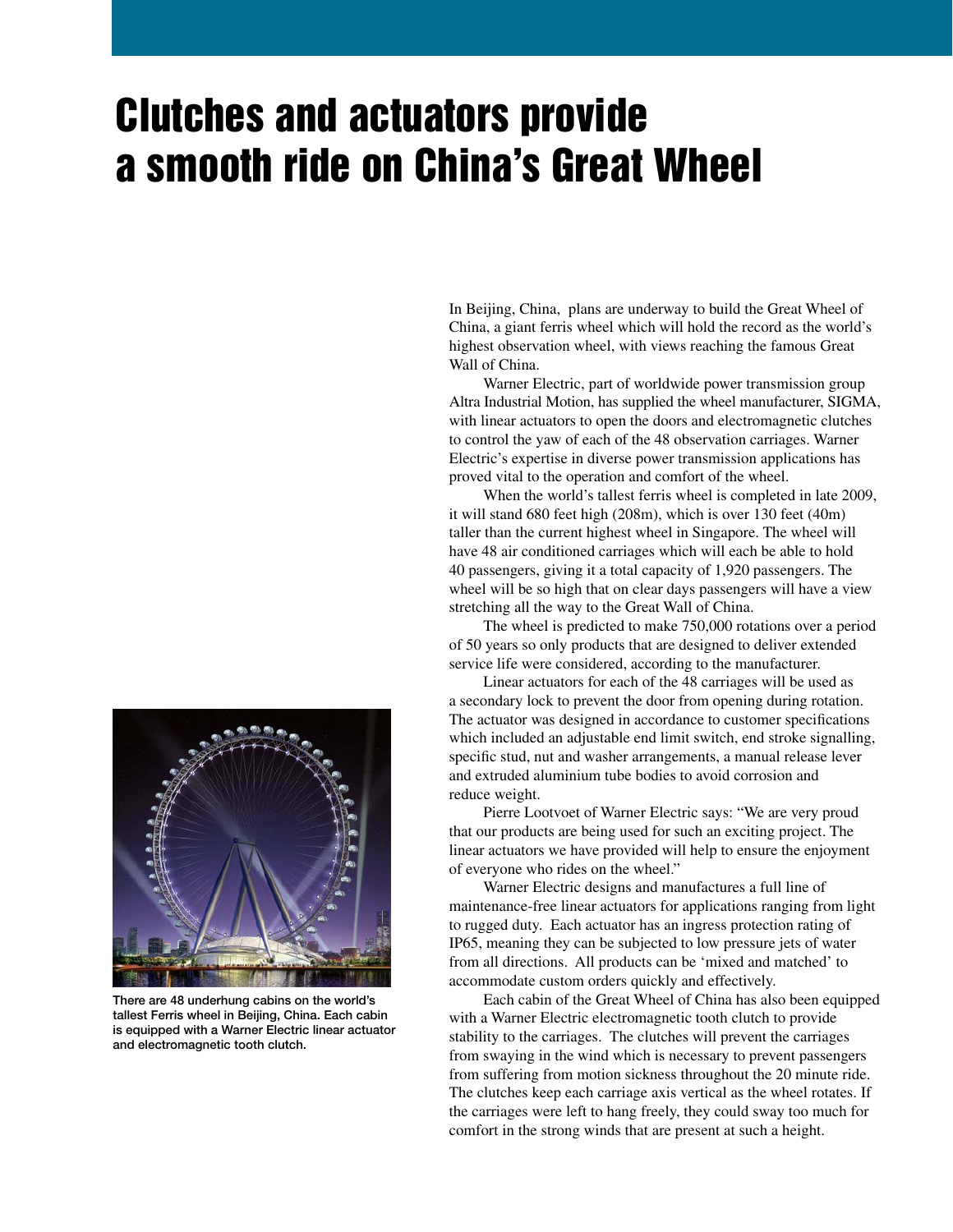A tooth clutch provides higher torque in limited areas which means that the relatively small clutches are able to stabilize the cabins, according to Lootvoet. Each clutch has a flexible coupling which compensates for misalignments and allows for easy mounting. In the event of the transmission locking on the wheel, the clutch will be disengaged to leave the cabin free. A hand release lever also allows for manual disengagement.

 Warner Electric has been a leader in the field of power transmission for over 70 years. Warner Electric's industrial electromagnetic clutches and brake products represent the industry standard, with the broadest range of packaged and custom designed products available. Its industrial range of clutches and brakes is further complemented by a complete offering of tension control systems, sensors, switches, and linear actuators and controls.

 Warner Electric, headquartered in South Beloit, IL, is part of Altra Industrial Motion, Braintree, MA, a leading multi-national designer, producer and marketer of a wide range of mechanical power transmission products. Altra brings together 19 strong brands covering over 40 product lines. With production facilities in nine countries and sales coverage in over 70 countries, Altra provides all its branded products with worldwide support.

 Altra's other leading brands include, Matrix International, Wichita Clutch, Stieber Clutch, Twiflex Limited, Bibby Transmissions, Huco Dynatork, TB Wood's, Formsprag Clutch, Ameridrives Couplings, Industrial Clutch, Boston Gear, Marland Clutch, Nuttall Gear, Delroyd Worm Gear, Inertia Dynamics, Warner Linear, Kilian Manufacturing and Ameridrives Power Transmission.



used as a secondary lock to prevent the door from opening during rotation.